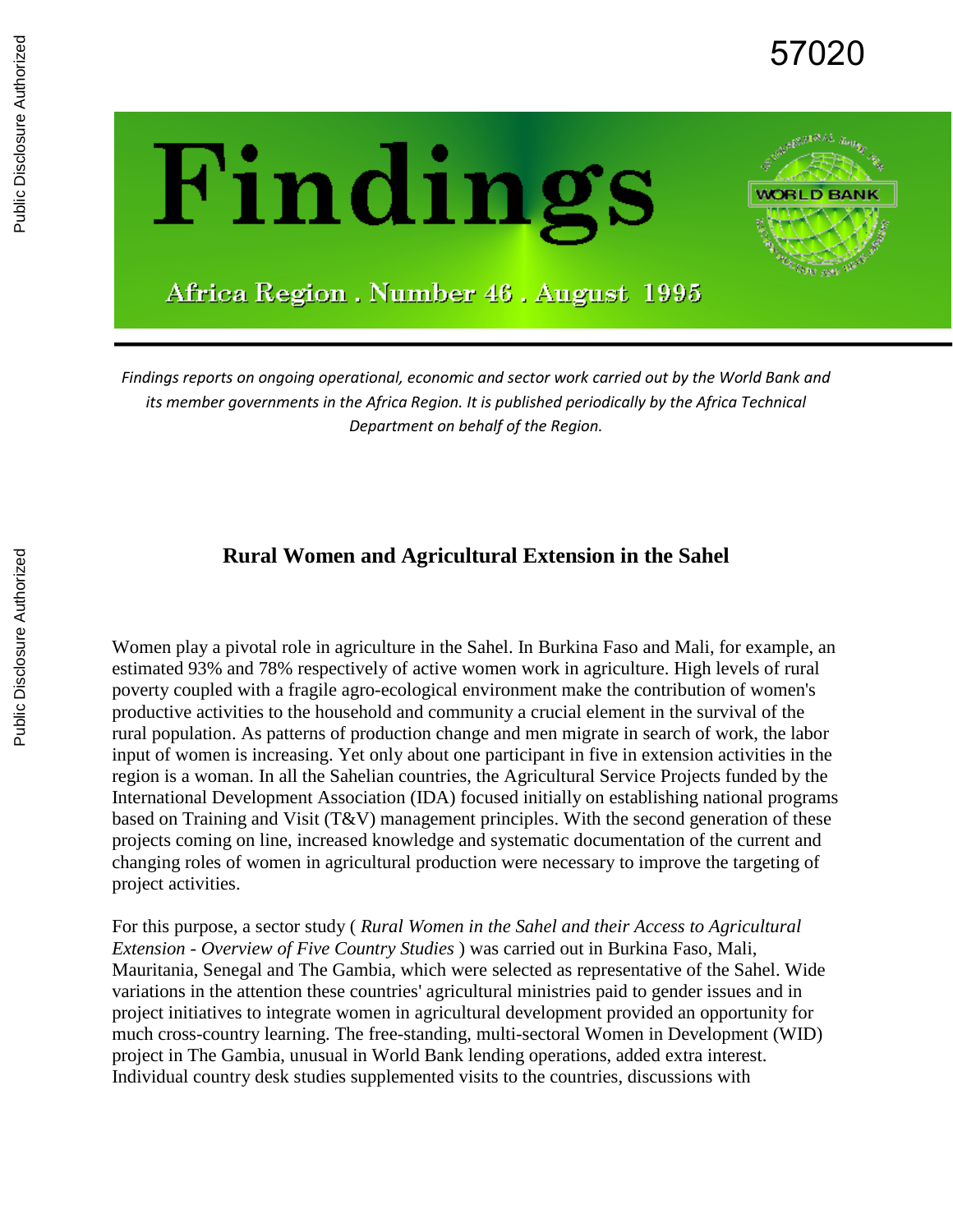government, female farmers and NGOs, data collection, and workshops at which Action Plans were developed. Topics investigated were :

- women's participation in farming and other rural income-generating activities;
- their contact with extension services;
- the women's perception of the appropriateness of the extension services for their needs;
- the gender of extension agents;
- women's need for other agricultural services; and
- institutional issues.

Selected study findings on rural women's economic activities, together with implications, lessons learnt and recommendations for extension services, are discussed in this article.

# **Underestimated as de facto Heads of Households**

The household structure of the Sahelian countries is male dominated. Culturally and numerically, men head rural households. Few women are formally identified as household heads because the wives of migrants remain under the authority of the head of the extended family and widows marry their husband's brother. Women are estimated to head less than 5% of rural households in Burkina Faso, The Gambia and Mali, 10% in Senegal but over 20% in Mauritania. However, more detailed studies show that male-headed households may not have an adult man present: they are de facto female-headed. For example, although 85% of 365 households studied in the Senegal River Valley were described as being "male-headed", 47% of all households were without an adult male head who was present. In addition to the 15% of households that were described as female-headed, there were 8% with male heads under 8 years, 4% with male heads 8 to 14 years, and 26% which had male "heads" who were absent.

## *Implications and recommendations:*

- *Ministry of Agriculture officials generally do not consider female-headed households as important, are unaware of the significant percentages of de facto female-headed households, and so ignore them.*
- *De facto female heads are deprived of resources and revenues that are earmarked for heads of households.*

#### *Therefore:*

• *Targeting of extension and other services should depend on the relative importance of the various social groups in agricultural production and on their current access to extension, resources and benefits. De facto female-headed households in particular should not be neglected.*

#### **Increasing work load without extra resources or compensation**

Long working days are the norm for women in the Sahel. Women work up to a total of 16 hours per day in the growing season of which about half is spent on agricultural work. Time -allocation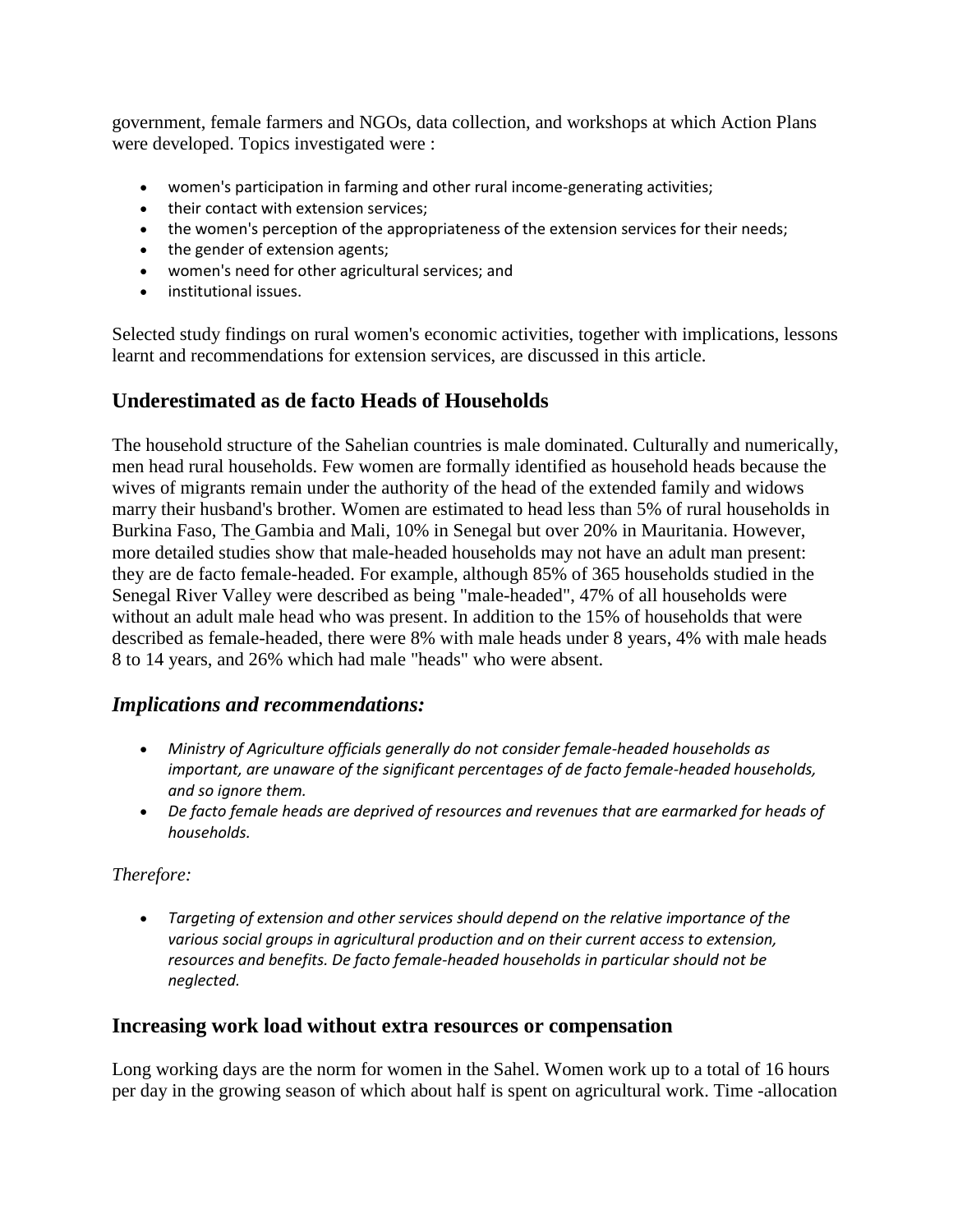studies from Burkina Faso and Mali show women working 1 to 3 hours a day more than men. In rural areas, the lack of basic services -- reliable water supplies, health centers, stores, woodlots, transport, mills -- adds considerably to the time women must also spend on household chores. Shortage of time constrains women's attendance at activities to benefit them, the time and attention they can pay to productive activities, and visits to health facilities. Women's obligations to work on husband's and family plots and to care for children limit their capacity to prioritize their time.

- Due to *environmental degradation*, women must spend more time collecting wood and water, and producing food crops to supplement production from family fields. For example, the average round trip to collect wood in Hodh el Chargui, in Mauritania, is 15km once every 10 days by cart or 3 times a week by headload.
- *Sedentarization* changes gender roles and tasks in pastoral societies. Traditionally, men are responsible for herding and for major decisions related to herding practices, whereas women were responsible for collecting fodder, caring for small ruminants and sick animals, and for processing and marketing milk and milk products, hides, skins and wool. However, as pastoral societies become sedentarized, women become responsible for crop production (while the men tend to remain herders) and the demand increases for wood for building and cooking. Moreover, increased isolation from the herd and the move from milk products controlled by women to meat products controlled by men diminishes women's authority.
- *Male migration* can be substantial. Surveys in Burkina Faso and Senegal found that up to 40% and 75%, respectively, of the men from the villages surveyed had migrated off the farm. Remittances have hastened integration of the semi-subsistence and cash economies, but women are in many ways worse off. The women left in the village are unable to use their husbands' draft animals which are normally left under the control of another man, and do not have land rights. They, therefore, spend dramatically more time farming family and compound land to the detriment of their own agricultural and other activities. They do not control the outputs from this communal land, and most decisions are made by the male head of the extended family under whose authority they remain.
- *Intensification of farming*. The extra labor demands of cotton (as shown in the OED impact evaluation of cotton projects in Burkina Faso, Cote d'Ivoire and Togo) and irrigated rice (as shown in studies in the Senegal Valley), for example, fall disproportionately on women.

## *Implications and recommendations:*

- *Governments and donors need to think through the gender- differentiated implications of proposed projects: the gender division of the current and proposed tasks;, the effects of any increase in labor requirements on the various sections of the household; the control of outputs and access to incentives.*
- *Women have less time than men to attend meetings. Moreover, because set days each week are dedicated to specific activities, most women are only able to attend extension meetings or other activities on a certain day that can only be changed by agreement of village elders.*

#### *Therefore:*

• *Extension activities must be:*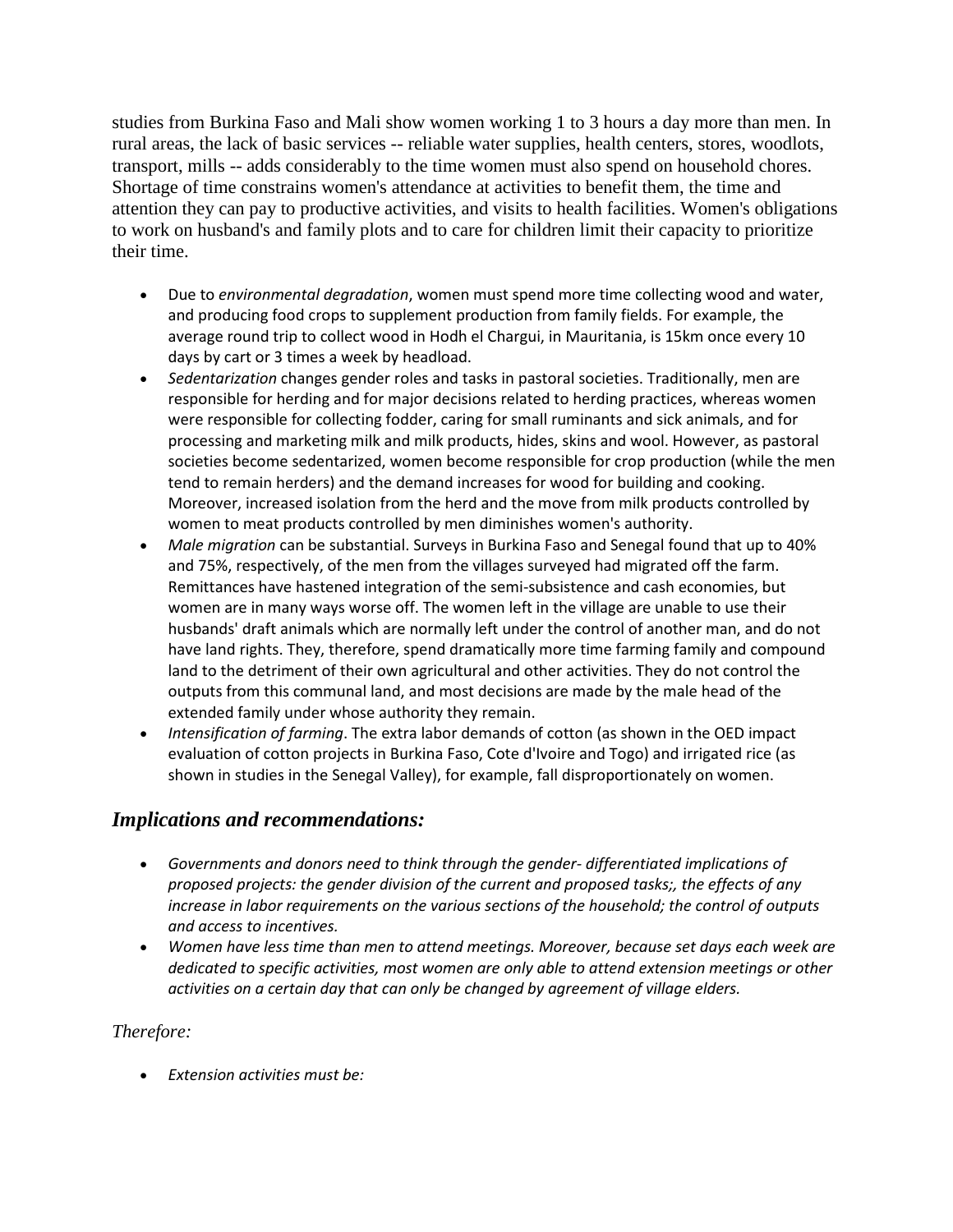*a. geared to the weekday, the time and the place specified as suitable by the women; and*

*b. must be of sufficient interest and value to encourage women to continue attending.*

• *A priority for extension services should be facilitating women's access to labor-saving technologies.*

# **The Diversity of Women's Activities**

Women's activities can be contrasted with men's activities and with the activities of other women. Although a degree of gender-specificity is the norm, in some areas men and women grow similar crops and do similar tasks. Gender differences are greatest in The Gambia where women grow 95% of swamp rice but only 6% of coarse grains. When only women are considered, their rural activities are found to be extremely diverse among and within ethnic groups, and even within villages and agro-ecological farming systems. In addition to helping with the farming activities of their husbands, households and family, women farm and carry out other productive activities as individuals and in groups. Most have personal plots and livestock. Individual women and women's groups in a single village may differ markedly in the crops they grow, the livestock they keep, in the tasks they perform on family fields, and in the incomegenerating activities they carry out. This diversity reflects differences in resources, skills, knowledge and opportunities, as well as the wishes of the community (including the men) or of the group.

Women manage smaller areas of land than do the family or their husbands. However, their labor input to the household economy equals that of men and their diversification activities add value to agricultural production and generate income. The importance of women's activities for the social and economic well-being of rural households justifies the use of publicly funded agricultural services to help women with activities and complementary services that are outside pure agricultural extension.

## *Recommendations:*

*Since the extension needs of men and women differ, women need direct extension on :*

*a. the crops and livestock they grow or have responsibility for; b. the specific activities that they carry out or want to learn; and*

*c. the skilled tasks they perform.*

- *Extension and agricultural support services must identify, work with, and learn from their female clients.*
- *Extension activities and messages must match the varied activities of rural women.*
- *Women need a wider range of information than do men.*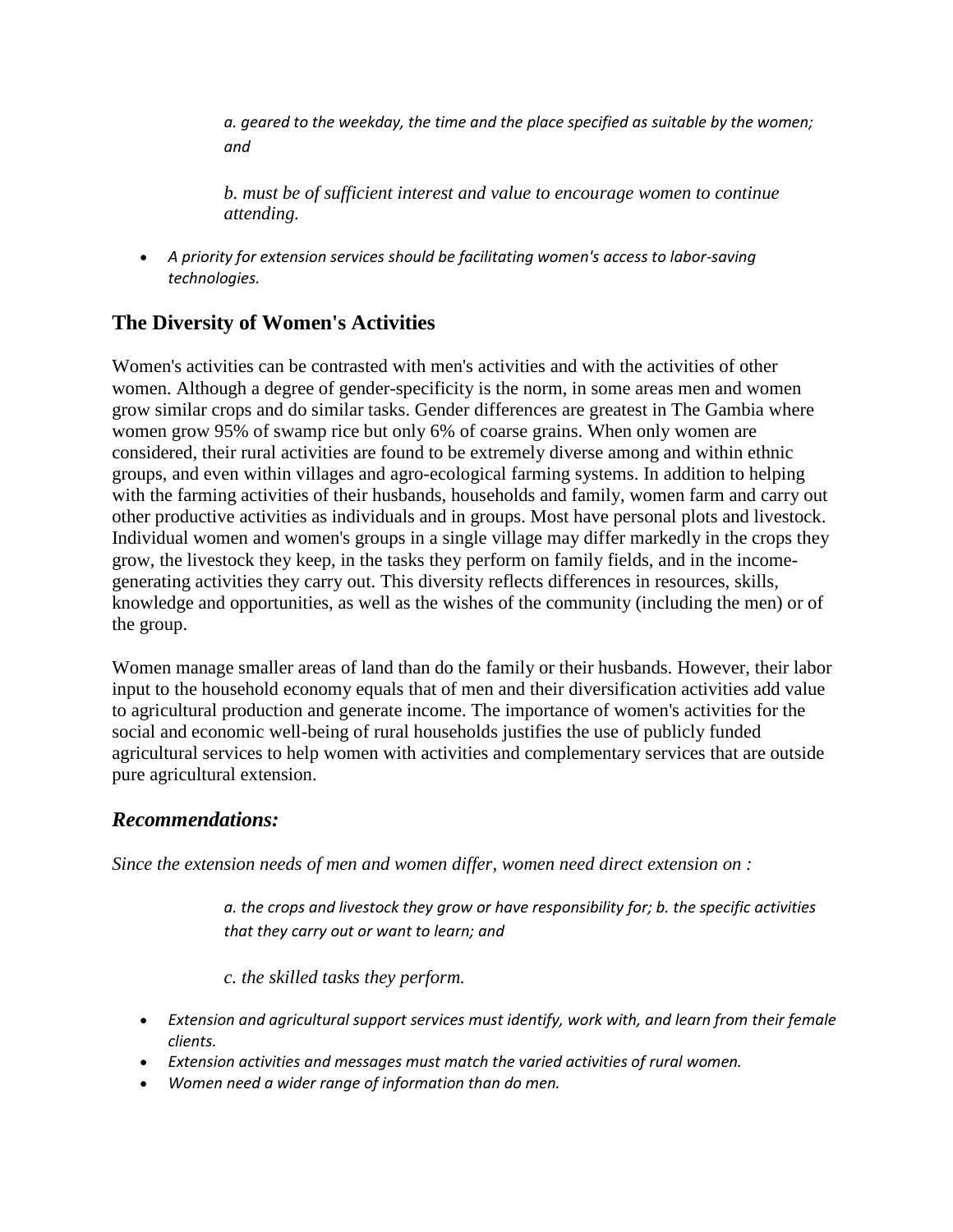• *Agricultural extension services cannot supply the wide range of information and training that women require and therefore collaboration with other agencies is essential.*

## **Many of Women's Diversification Activities are Risky and Financially Marginal**

There are several reasons why women's activities tend to be risky.

- The *demand for the products of their activities is weak*on the local markets due to
	- o poor marketing infrastructure and information, and
	- o rural poverty.

*Vegetable marketing is a particular problem throughout the region because of the dry season glut of a narrow range of types*. Oversupply on the local rural market is exacerbated by a lack of transport to market in urban areas or technical knowledge to conserve the produce for later sale or consumption.

- *Women's low levels of functional literacy, numeracy and related management skills limit both* their ability to manage their economic activities and their status in the household and community.
- Smallholders, in general, have difficulty in *obtaining credit* for the purchase of tools, equipment, raw materials and inputs. But women have more difficulty than men in obtaining credit for reasons of collateral, the linking of credit to cash commodities, and social / educational constraints.
- *Low labor productivity* arises from, among other things, difficulties in obtaining the water and fuel necessary for many activities, and from the lack of appropriate and affordable tools, equipment and technologies to save labor and conserve produce for later sale or consumption.

#### *Implications and recommendations:*

*Rural women urgently need training in functional literacy and business skills.* 

*a. Gender-disaggregated targets for participation in the functional literacy components of the Sahelian Agricultural Service Projects should be set and monitored.*

*b. The Femmes et Formation en Gestion Appliqué (FEFGA) pilot program, which was designed by the Economic Development Institute (EDI) to train semi- and illiterate women in Senegal and Burkina Faso, should be expanded.*

- *Vegetable production by women has been so encouraged that supply in rural areas exceeds demand in most countries. Donors and governments should only advocate enterprises or technologies that market and economic research indicate are profitable.*
- *Market promotion of the products of rural women's activities should be supported.*
- *The collection (or development), testing and dissemination of tools and equipment to increase labor productivity, and of technologies particularly on agro-processing and storage, are a priority need.*